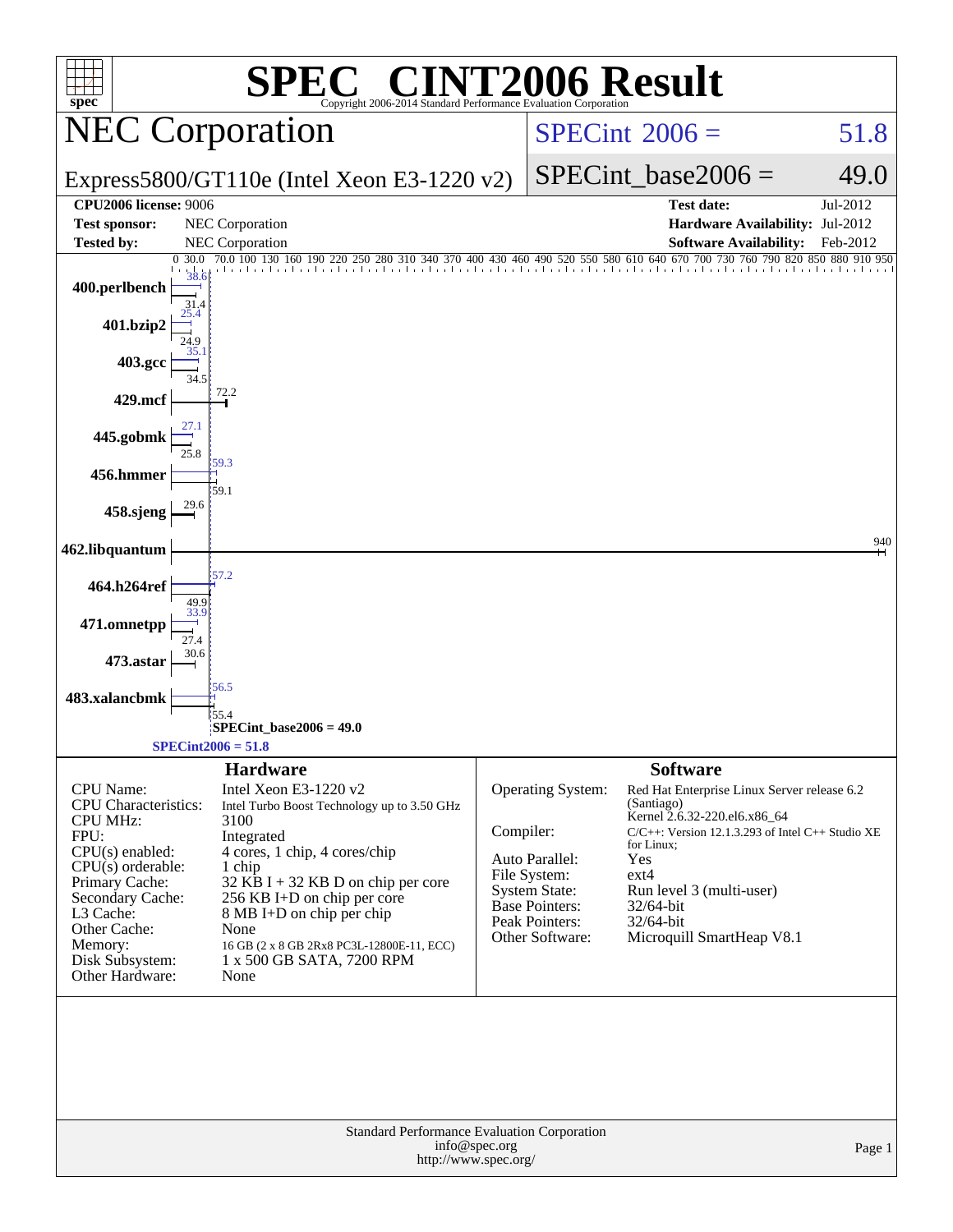

# **[SPEC CINT2006 Result](http://www.spec.org/auto/cpu2006/Docs/result-fields.html#SPECCINT2006Result)**

## NEC Corporation

### $SPECint2006 = 51.8$  $SPECint2006 = 51.8$

Express5800/GT110e (Intel Xeon E3-1220 v2)

 $SPECTnt\_base2006 = 49.0$ 

#### **[CPU2006 license:](http://www.spec.org/auto/cpu2006/Docs/result-fields.html#CPU2006license)** 9006 **[Test date:](http://www.spec.org/auto/cpu2006/Docs/result-fields.html#Testdate)** Jul-2012

**[Test sponsor:](http://www.spec.org/auto/cpu2006/Docs/result-fields.html#Testsponsor)** NEC Corporation **[Hardware Availability:](http://www.spec.org/auto/cpu2006/Docs/result-fields.html#HardwareAvailability)** Jul-2012 **[Tested by:](http://www.spec.org/auto/cpu2006/Docs/result-fields.html#Testedby)** NEC Corporation **[Software Availability:](http://www.spec.org/auto/cpu2006/Docs/result-fields.html#SoftwareAvailability)** Feb-2012

#### **[Results Table](http://www.spec.org/auto/cpu2006/Docs/result-fields.html#ResultsTable)**

|                    | <b>Base</b>                                                                                              |       |                |       |                |       | <b>Peak</b>    |              |                |              |                |              |
|--------------------|----------------------------------------------------------------------------------------------------------|-------|----------------|-------|----------------|-------|----------------|--------------|----------------|--------------|----------------|--------------|
| <b>Benchmark</b>   | <b>Seconds</b>                                                                                           | Ratio | <b>Seconds</b> | Ratio | <b>Seconds</b> | Ratio | <b>Seconds</b> | <b>Ratio</b> | <b>Seconds</b> | <b>Ratio</b> | <b>Seconds</b> | <b>Ratio</b> |
| 400.perlbench      | 310                                                                                                      | 31.5  | 312            | 31.3  | 311            | 31.4  | 254            | 38.5         | 253            | 38.6         | 253            | <b>38.6</b>  |
| $401$ .bzip2       | 387                                                                                                      | 24.9  | 388            | 24.9  | 387            | 24.9  | 379            | 25.4         | 380            | 25.4         | 379            | 25.4         |
| $403.\mathrm{gcc}$ | 233                                                                                                      | 34.5  | 234            | 34.5  | 234            | 34.5  | 229            | 35.1         | 229            | 35.1         | 229            | 35.1         |
| $429$ mcf          | 126                                                                                                      | 72.2  | 128            | 71.3  | 125            | 72.8  | <u>126</u>     | 72.2         | 128            | 71.3         | 125            | 72.8         |
| $445$ .gobmk       | 407                                                                                                      | 25.8  | 406            | 25.8  | 406            | 25.8  | 387            | 27.1         | 387            | 27.1         | 387            | 27.1         |
| $ 456$ .hmmer      | 158                                                                                                      | 59.1  | 158            | 59.1  | 158            | 59.1  | 157            | 59.3         | 157            | 59.2         | 157            | 59.3         |
| $458$ .sjeng       | 409                                                                                                      | 29.6  | 409            | 29.6  | 408            | 29.6  | 409            | 29.6         | 409            | 29.6         | 408            | 29.6         |
| 462.libquantum     | 22.0                                                                                                     | 940   | 22.0           | 940   | 22.2           | 932   | 22.0           | 940          | 22.0           | 940          | 22.2           | 932          |
| 464.h264ref        | 443                                                                                                      | 49.9  | 443            | 50.0  | 444            | 49.9  | 388            | 57.1         | <b>387</b>     | 57.2         | 387            | 57.2         |
| 471.omnetpp        | 227                                                                                                      | 27.5  | 228            | 27.4  | 228            | 27.4  | 184            | 34.0         | 185            | 33.9         | 184            | 33.9         |
| 473.astar          | 230                                                                                                      | 30.6  | 229            | 30.6  | 229            | 30.7  | 230            | 30.6         | 229            | 30.6         | 229            | 30.7         |
| 483.xalancbmk      | 124                                                                                                      | 55.6  | 125            | 55.4  | 125            | 55.3  | 122            | 56.5         | 122            | 56.7         | 122            | 56.5         |
|                    | Results appear in the order in which they were run. Bold underlined text indicates a median measurement. |       |                |       |                |       |                |              |                |              |                |              |

#### **[Operating System Notes](http://www.spec.org/auto/cpu2006/Docs/result-fields.html#OperatingSystemNotes)**

Stack size set to unlimited using "ulimit -s unlimited"

#### **[Platform Notes](http://www.spec.org/auto/cpu2006/Docs/result-fields.html#PlatformNotes)**

Default BIOS settings were used.

#### **[General Notes](http://www.spec.org/auto/cpu2006/Docs/result-fields.html#GeneralNotes)**

Environment variables set by runspec before the start of the run: KMP\_AFFINITY = "granularity=fine,scatter" LD\_LIBRARY\_PATH = "/home/cpu2006/libs/32:/home/cpu2006/libs/64" OMP\_NUM\_THREADS = "4"

 Added glibc-static-2.12-1.47.el6.x86\_64.rpm to enable static linking

 Transparent Huge Pages enabled with: echo always > /sys/kernel/mm/redhat\_transparent\_hugepage/enabled

## **[Base Compiler Invocation](http://www.spec.org/auto/cpu2006/Docs/result-fields.html#BaseCompilerInvocation)**

[C benchmarks](http://www.spec.org/auto/cpu2006/Docs/result-fields.html#Cbenchmarks): [icc -m64](http://www.spec.org/cpu2006/results/res2012q3/cpu2006-20120713-23664.flags.html#user_CCbase_intel_icc_64bit_f346026e86af2a669e726fe758c88044)

Continued on next page

Standard Performance Evaluation Corporation [info@spec.org](mailto:info@spec.org) <http://www.spec.org/>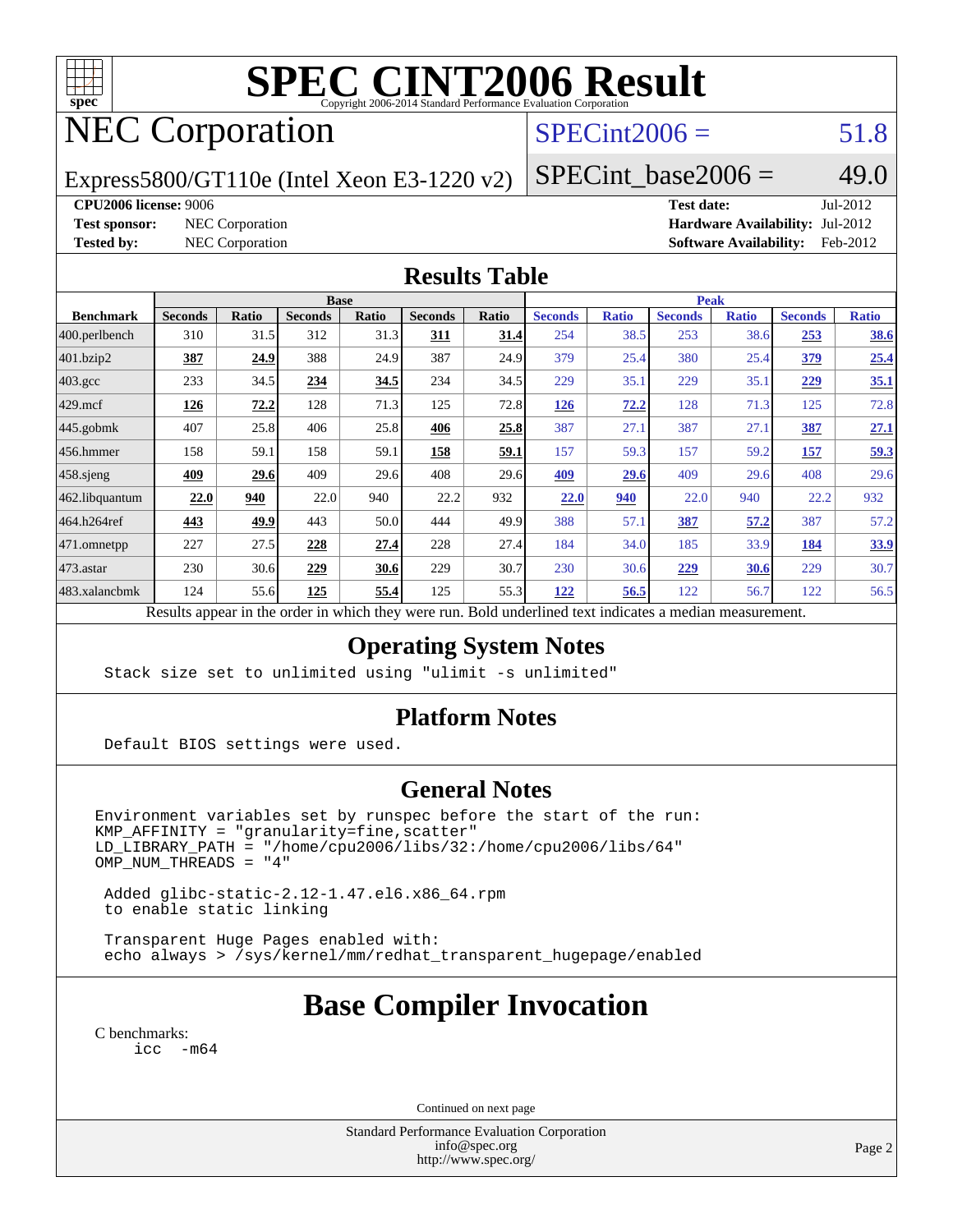| <b>SPEC CINT2006 Result</b><br>spec <sup>®</sup><br>Copyright 2006-2014 Standard Performance Evaluation Corporation |                                                                  |  |  |  |  |  |  |  |  |
|---------------------------------------------------------------------------------------------------------------------|------------------------------------------------------------------|--|--|--|--|--|--|--|--|
| <b>NEC Corporation</b>                                                                                              | $SPECint2006 =$<br>51.8                                          |  |  |  |  |  |  |  |  |
| Express5800/GT110e (Intel Xeon E3-1220 v2)                                                                          | 49.0<br>$SPECint\_base2006 =$                                    |  |  |  |  |  |  |  |  |
| <b>CPU2006 license: 9006</b><br>NEC Corporation<br><b>Test sponsor:</b>                                             | Jul-2012<br><b>Test date:</b><br>Hardware Availability: Jul-2012 |  |  |  |  |  |  |  |  |
| NEC Corporation<br><b>Tested by:</b>                                                                                | <b>Software Availability:</b><br>Feb-2012                        |  |  |  |  |  |  |  |  |
| <b>Base Compiler Invocation (Continued)</b>                                                                         |                                                                  |  |  |  |  |  |  |  |  |
| $C_{++}$ benchmarks:<br>icpc -m64                                                                                   |                                                                  |  |  |  |  |  |  |  |  |
| <b>Base Portability Flags</b>                                                                                       |                                                                  |  |  |  |  |  |  |  |  |
| 400.perlbench: -DSPEC_CPU_LP64 -DSPEC_CPU_LINUX_X64                                                                 |                                                                  |  |  |  |  |  |  |  |  |
| 401.bzip2: -DSPEC_CPU_LP64<br>403.gcc: -DSPEC_CPU_LP64                                                              |                                                                  |  |  |  |  |  |  |  |  |
| 429.mcf: -DSPEC_CPU_LP64<br>445.gobmk: -DSPEC_CPU_LP64                                                              |                                                                  |  |  |  |  |  |  |  |  |
| 456.hmmer: - DSPEC_CPU_LP64                                                                                         |                                                                  |  |  |  |  |  |  |  |  |
| 458.sjeng: -DSPEC_CPU_LP64<br>462.libquantum: -DSPEC_CPU_LP64 -DSPEC_CPU_LINUX                                      |                                                                  |  |  |  |  |  |  |  |  |
| 464.h264ref: -DSPEC_CPU_LP64                                                                                        |                                                                  |  |  |  |  |  |  |  |  |
| 471.omnetpp: -DSPEC_CPU_LP64<br>473.astar: -DSPEC_CPU_LP64                                                          |                                                                  |  |  |  |  |  |  |  |  |
| 483.xalancbmk: -DSPEC_CPU_LP64 -DSPEC_CPU_LINUX                                                                     |                                                                  |  |  |  |  |  |  |  |  |
| <b>Base Optimization Flags</b>                                                                                      |                                                                  |  |  |  |  |  |  |  |  |
| C benchmarks:<br>-xAVX -ipo -03 -no-prec-div -parallel -opt-prefetch -auto-p32                                      |                                                                  |  |  |  |  |  |  |  |  |
| $C_{++}$ benchmarks:                                                                                                |                                                                  |  |  |  |  |  |  |  |  |
| -xAVX -ipo -03 -no-prec-div -opt-prefetch -auto-p32 -Wl,-z, muldefs<br>-L/opt/SmartHeap 8.1/lib64 -lsmartheap64     |                                                                  |  |  |  |  |  |  |  |  |
| <b>Base Other Flags</b>                                                                                             |                                                                  |  |  |  |  |  |  |  |  |
| C benchmarks:                                                                                                       |                                                                  |  |  |  |  |  |  |  |  |
| 403.gcc: -Dalloca=_alloca                                                                                           |                                                                  |  |  |  |  |  |  |  |  |
| <b>Peak Compiler Invocation</b>                                                                                     |                                                                  |  |  |  |  |  |  |  |  |
| C benchmarks (except as noted below):<br>-m64<br>icc                                                                |                                                                  |  |  |  |  |  |  |  |  |
| 400.perlbench: icc -m32                                                                                             |                                                                  |  |  |  |  |  |  |  |  |
| 445.gobmk: icc -m32                                                                                                 |                                                                  |  |  |  |  |  |  |  |  |
| Continued on next page                                                                                              |                                                                  |  |  |  |  |  |  |  |  |
| <b>Standard Performance Evaluation Corporation</b>                                                                  |                                                                  |  |  |  |  |  |  |  |  |
| info@spec.org<br>http://www.spec.org/                                                                               | Page 3                                                           |  |  |  |  |  |  |  |  |
|                                                                                                                     |                                                                  |  |  |  |  |  |  |  |  |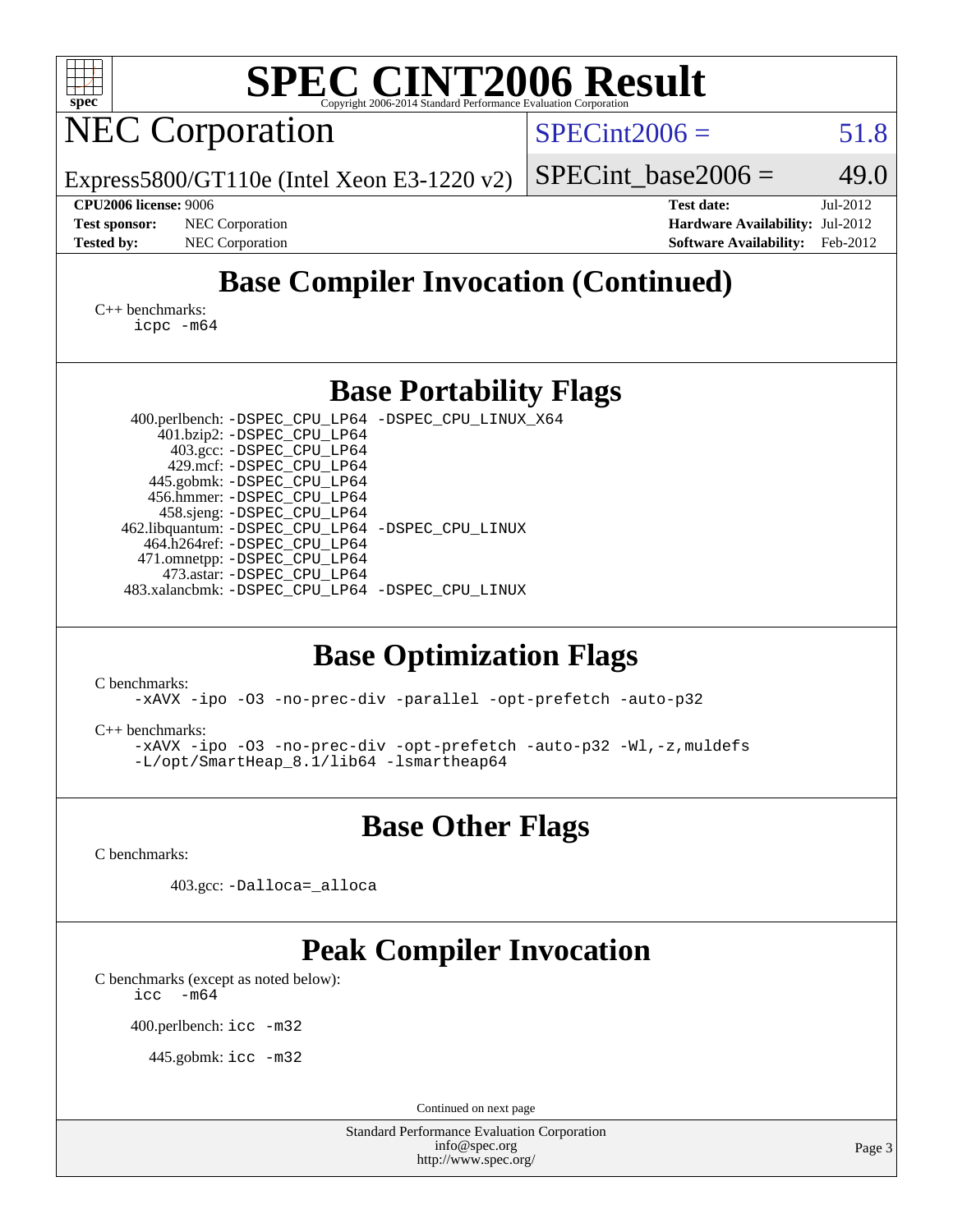

# **[SPEC CINT2006 Result](http://www.spec.org/auto/cpu2006/Docs/result-fields.html#SPECCINT2006Result)**

## NEC Corporation

 $SPECint2006 = 51.8$  $SPECint2006 = 51.8$ 

Express5800/GT110e (Intel Xeon E3-1220 v2)

**[Test sponsor:](http://www.spec.org/auto/cpu2006/Docs/result-fields.html#Testsponsor)** NEC Corporation **[Hardware Availability:](http://www.spec.org/auto/cpu2006/Docs/result-fields.html#HardwareAvailability)** Jul-2012 **[Tested by:](http://www.spec.org/auto/cpu2006/Docs/result-fields.html#Testedby)** NEC Corporation **[Software Availability:](http://www.spec.org/auto/cpu2006/Docs/result-fields.html#SoftwareAvailability)** Feb-2012

SPECint base2006 =  $49.0$ **[CPU2006 license:](http://www.spec.org/auto/cpu2006/Docs/result-fields.html#CPU2006license)** 9006 **[Test date:](http://www.spec.org/auto/cpu2006/Docs/result-fields.html#Testdate)** Jul-2012

## **[Peak Compiler Invocation \(Continued\)](http://www.spec.org/auto/cpu2006/Docs/result-fields.html#PeakCompilerInvocation)**

464.h264ref: [icc -m32](http://www.spec.org/cpu2006/results/res2012q3/cpu2006-20120713-23664.flags.html#user_peakCCLD464_h264ref_intel_icc_a6a621f8d50482236b970c6ac5f55f93)

[C++ benchmarks \(except as noted below\):](http://www.spec.org/auto/cpu2006/Docs/result-fields.html#CXXbenchmarksexceptasnotedbelow) [icpc -m32](http://www.spec.org/cpu2006/results/res2012q3/cpu2006-20120713-23664.flags.html#user_CXXpeak_intel_icpc_4e5a5ef1a53fd332b3c49e69c3330699)

473.astar: [icpc -m64](http://www.spec.org/cpu2006/results/res2012q3/cpu2006-20120713-23664.flags.html#user_peakCXXLD473_astar_intel_icpc_64bit_fc66a5337ce925472a5c54ad6a0de310)

#### **[Peak Portability Flags](http://www.spec.org/auto/cpu2006/Docs/result-fields.html#PeakPortabilityFlags)**

 400.perlbench: [-DSPEC\\_CPU\\_LINUX\\_IA32](http://www.spec.org/cpu2006/results/res2012q3/cpu2006-20120713-23664.flags.html#b400.perlbench_peakCPORTABILITY_DSPEC_CPU_LINUX_IA32) 401.bzip2: [-DSPEC\\_CPU\\_LP64](http://www.spec.org/cpu2006/results/res2012q3/cpu2006-20120713-23664.flags.html#suite_peakPORTABILITY401_bzip2_DSPEC_CPU_LP64) 403.gcc: [-DSPEC\\_CPU\\_LP64](http://www.spec.org/cpu2006/results/res2012q3/cpu2006-20120713-23664.flags.html#suite_peakPORTABILITY403_gcc_DSPEC_CPU_LP64) 429.mcf: [-DSPEC\\_CPU\\_LP64](http://www.spec.org/cpu2006/results/res2012q3/cpu2006-20120713-23664.flags.html#suite_peakPORTABILITY429_mcf_DSPEC_CPU_LP64) 456.hmmer: [-DSPEC\\_CPU\\_LP64](http://www.spec.org/cpu2006/results/res2012q3/cpu2006-20120713-23664.flags.html#suite_peakPORTABILITY456_hmmer_DSPEC_CPU_LP64) 458.sjeng: [-DSPEC\\_CPU\\_LP64](http://www.spec.org/cpu2006/results/res2012q3/cpu2006-20120713-23664.flags.html#suite_peakPORTABILITY458_sjeng_DSPEC_CPU_LP64) 462.libquantum: [-DSPEC\\_CPU\\_LP64](http://www.spec.org/cpu2006/results/res2012q3/cpu2006-20120713-23664.flags.html#suite_peakPORTABILITY462_libquantum_DSPEC_CPU_LP64) [-DSPEC\\_CPU\\_LINUX](http://www.spec.org/cpu2006/results/res2012q3/cpu2006-20120713-23664.flags.html#b462.libquantum_peakCPORTABILITY_DSPEC_CPU_LINUX) 473.astar: [-DSPEC\\_CPU\\_LP64](http://www.spec.org/cpu2006/results/res2012q3/cpu2006-20120713-23664.flags.html#suite_peakPORTABILITY473_astar_DSPEC_CPU_LP64) 483.xalancbmk: [-DSPEC\\_CPU\\_LINUX](http://www.spec.org/cpu2006/results/res2012q3/cpu2006-20120713-23664.flags.html#b483.xalancbmk_peakCXXPORTABILITY_DSPEC_CPU_LINUX)

## **[Peak Optimization Flags](http://www.spec.org/auto/cpu2006/Docs/result-fields.html#PeakOptimizationFlags)**

[C benchmarks](http://www.spec.org/auto/cpu2006/Docs/result-fields.html#Cbenchmarks):

400.perlbench:  $-xAUX(pass 2)$  -prof-qen(pass 1) [-ipo](http://www.spec.org/cpu2006/results/res2012q3/cpu2006-20120713-23664.flags.html#user_peakPASS2_CFLAGSPASS2_LDCFLAGS400_perlbench_f-ipo)(pass 2) -03(pass 2) [-no-prec-div](http://www.spec.org/cpu2006/results/res2012q3/cpu2006-20120713-23664.flags.html#user_peakPASS2_CFLAGSPASS2_LDCFLAGS400_perlbench_f-no-prec-div)(pass 2) [-prof-use](http://www.spec.org/cpu2006/results/res2012q3/cpu2006-20120713-23664.flags.html#user_peakPASS2_CFLAGSPASS2_LDCFLAGS400_perlbench_prof_use_bccf7792157ff70d64e32fe3e1250b55)(pass 2) [-opt-prefetch](http://www.spec.org/cpu2006/results/res2012q3/cpu2006-20120713-23664.flags.html#user_peakCOPTIMIZE400_perlbench_f-opt-prefetch) [-ansi-alias](http://www.spec.org/cpu2006/results/res2012q3/cpu2006-20120713-23664.flags.html#user_peakCOPTIMIZE400_perlbench_f-ansi-alias) 401.bzip2: [-xAVX](http://www.spec.org/cpu2006/results/res2012q3/cpu2006-20120713-23664.flags.html#user_peakPASS2_CFLAGSPASS2_LDCFLAGS401_bzip2_f-xAVX)(pass 2) [-prof-gen](http://www.spec.org/cpu2006/results/res2012q3/cpu2006-20120713-23664.flags.html#user_peakPASS1_CFLAGSPASS1_LDCFLAGS401_bzip2_prof_gen_e43856698f6ca7b7e442dfd80e94a8fc)(pass 1) [-ipo](http://www.spec.org/cpu2006/results/res2012q3/cpu2006-20120713-23664.flags.html#user_peakPASS2_CFLAGSPASS2_LDCFLAGS401_bzip2_f-ipo)(pass 2) [-O3](http://www.spec.org/cpu2006/results/res2012q3/cpu2006-20120713-23664.flags.html#user_peakPASS2_CFLAGSPASS2_LDCFLAGS401_bzip2_f-O3)(pass 2) [-no-prec-div](http://www.spec.org/cpu2006/results/res2012q3/cpu2006-20120713-23664.flags.html#user_peakCOPTIMIZEPASS2_CFLAGSPASS2_LDCFLAGS401_bzip2_f-no-prec-div) [-prof-use](http://www.spec.org/cpu2006/results/res2012q3/cpu2006-20120713-23664.flags.html#user_peakPASS2_CFLAGSPASS2_LDCFLAGS401_bzip2_prof_use_bccf7792157ff70d64e32fe3e1250b55)(pass 2) [-auto-ilp32](http://www.spec.org/cpu2006/results/res2012q3/cpu2006-20120713-23664.flags.html#user_peakCOPTIMIZE401_bzip2_f-auto-ilp32) [-opt-prefetch](http://www.spec.org/cpu2006/results/res2012q3/cpu2006-20120713-23664.flags.html#user_peakCOPTIMIZE401_bzip2_f-opt-prefetch) [-ansi-alias](http://www.spec.org/cpu2006/results/res2012q3/cpu2006-20120713-23664.flags.html#user_peakCOPTIMIZE401_bzip2_f-ansi-alias) 403.gcc: [-xAVX](http://www.spec.org/cpu2006/results/res2012q3/cpu2006-20120713-23664.flags.html#user_peakCOPTIMIZE403_gcc_f-xAVX) [-ipo](http://www.spec.org/cpu2006/results/res2012q3/cpu2006-20120713-23664.flags.html#user_peakCOPTIMIZE403_gcc_f-ipo) [-O3](http://www.spec.org/cpu2006/results/res2012q3/cpu2006-20120713-23664.flags.html#user_peakCOPTIMIZE403_gcc_f-O3) [-no-prec-div](http://www.spec.org/cpu2006/results/res2012q3/cpu2006-20120713-23664.flags.html#user_peakCOPTIMIZE403_gcc_f-no-prec-div) [-inline-calloc](http://www.spec.org/cpu2006/results/res2012q3/cpu2006-20120713-23664.flags.html#user_peakCOPTIMIZE403_gcc_f-inline-calloc) [-opt-malloc-options=3](http://www.spec.org/cpu2006/results/res2012q3/cpu2006-20120713-23664.flags.html#user_peakCOPTIMIZE403_gcc_f-opt-malloc-options_13ab9b803cf986b4ee62f0a5998c2238) [-auto-ilp32](http://www.spec.org/cpu2006/results/res2012q3/cpu2006-20120713-23664.flags.html#user_peakCOPTIMIZE403_gcc_f-auto-ilp32)  $429$ .mcf: basepeak = yes 445.gobmk: [-xAVX](http://www.spec.org/cpu2006/results/res2012q3/cpu2006-20120713-23664.flags.html#user_peakPASS2_CFLAGSPASS2_LDCFLAGS445_gobmk_f-xAVX)(pass 2) [-prof-gen](http://www.spec.org/cpu2006/results/res2012q3/cpu2006-20120713-23664.flags.html#user_peakPASS1_CFLAGSPASS1_LDCFLAGS445_gobmk_prof_gen_e43856698f6ca7b7e442dfd80e94a8fc)(pass 1) [-prof-use](http://www.spec.org/cpu2006/results/res2012q3/cpu2006-20120713-23664.flags.html#user_peakPASS2_CFLAGSPASS2_LDCFLAGS445_gobmk_prof_use_bccf7792157ff70d64e32fe3e1250b55)(pass 2) [-ansi-alias](http://www.spec.org/cpu2006/results/res2012q3/cpu2006-20120713-23664.flags.html#user_peakCOPTIMIZE445_gobmk_f-ansi-alias) 456.hmmer: [-xAVX](http://www.spec.org/cpu2006/results/res2012q3/cpu2006-20120713-23664.flags.html#user_peakCOPTIMIZE456_hmmer_f-xAVX) [-ipo](http://www.spec.org/cpu2006/results/res2012q3/cpu2006-20120713-23664.flags.html#user_peakCOPTIMIZE456_hmmer_f-ipo) [-O3](http://www.spec.org/cpu2006/results/res2012q3/cpu2006-20120713-23664.flags.html#user_peakCOPTIMIZE456_hmmer_f-O3) [-no-prec-div](http://www.spec.org/cpu2006/results/res2012q3/cpu2006-20120713-23664.flags.html#user_peakCOPTIMIZE456_hmmer_f-no-prec-div) [-unroll2](http://www.spec.org/cpu2006/results/res2012q3/cpu2006-20120713-23664.flags.html#user_peakCOPTIMIZE456_hmmer_f-unroll_784dae83bebfb236979b41d2422d7ec2) [-auto-ilp32](http://www.spec.org/cpu2006/results/res2012q3/cpu2006-20120713-23664.flags.html#user_peakCOPTIMIZE456_hmmer_f-auto-ilp32) [-ansi-alias](http://www.spec.org/cpu2006/results/res2012q3/cpu2006-20120713-23664.flags.html#user_peakCOPTIMIZE456_hmmer_f-ansi-alias) 458.sjeng: basepeak = yes  $462$ .libquantum: basepeak = yes Continued on next page

> Standard Performance Evaluation Corporation [info@spec.org](mailto:info@spec.org) <http://www.spec.org/>